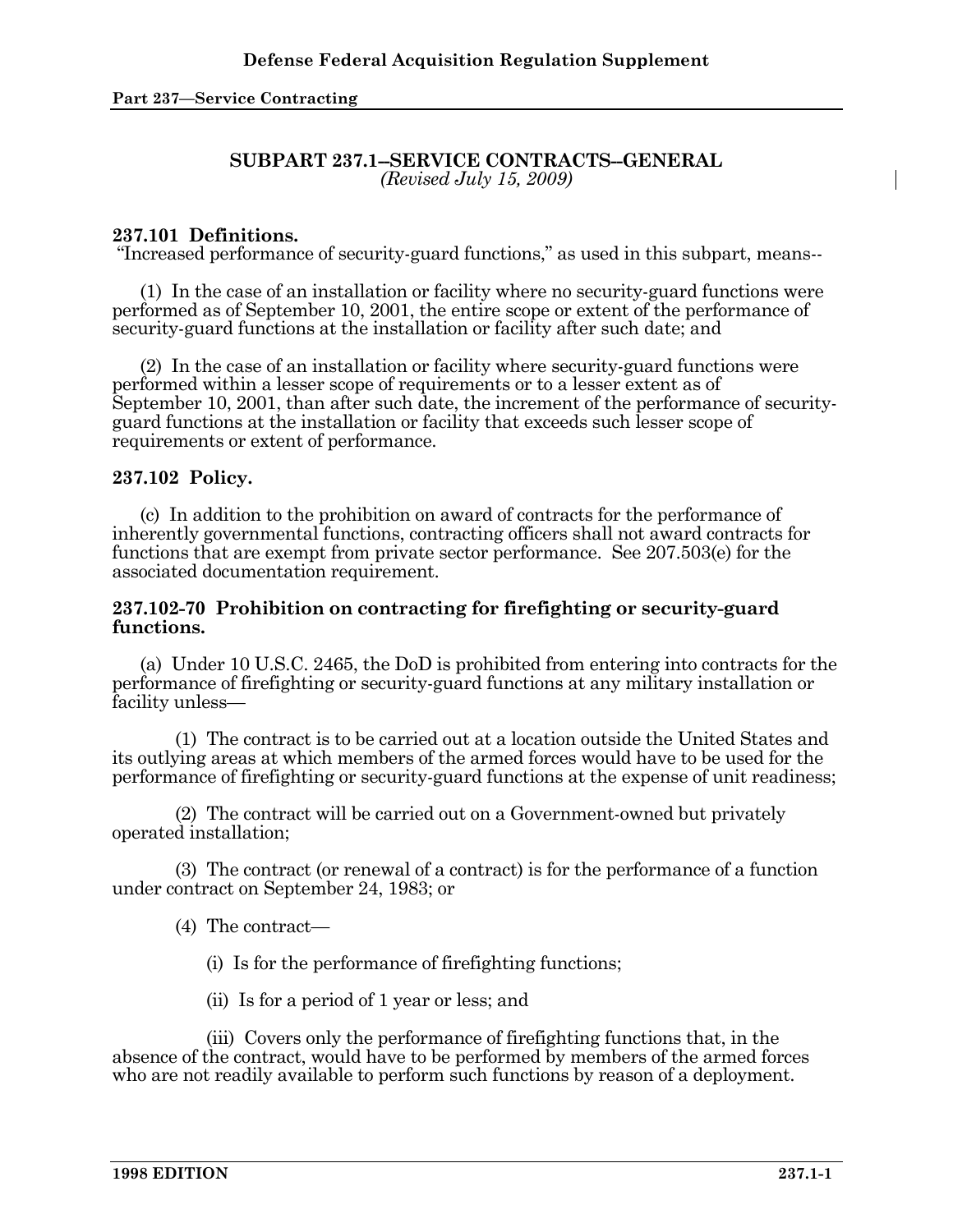### **Part 237—Service Contracting**

 (b) Under Section 2907 of Pub. L. 103-160, this prohibition does not apply to services at installations being closed (see Subpart 237.74).

 (c) Under Section 1010 of Pub. L. 107-56, this prohibition does not apply to any contract that--

 (1) Is entered into during the period of time that United States armed forces are engaged in Operation Enduring Freedom or during the period 180 days thereafter;

 (2) Is for the performance of security functions at any military installation or facility in the United States;

 (3) Is awarded to a proximately located local or State government, or a combination of such governments, whether or not any such government is obligated to provide such services to the general public without compensation; and

 (4) Prescribes standards for the training and other qualifications of local government law enforcement personnel who perform security functions under the contract in accordance with criteria established by the Secretary of the department concerned.

 (d)(1) Under Section 332 of Pub. L. 107-314, as amended by Section 333 of Pub. L. 109-364 and Section 343 of Pub. L. 110-181, this prohibition does not apply to any contract that is entered into for any increased performance of security-guard functions at a military installation or facility undertaken in response to the terrorist attacks on the United States on September 11, 2001, if--

 (i) Without the contract, members of the Armed Forces are or would be used to perform the increased security-guard functions;

(ii) The agency has determined that--

 (A) Recruiting and training standards for the personnel who are to perform the security-guard functions are comparable to the recruiting and training standards for DoD personnel who perform the same security-guard functions;

 (B) Contractor personnel performing such functions will be effectively supervised, reviewed, and evaluated; and

 (C) Performance of such functions will not result in a reduction in the security of the installation or facility;

(iii) Contract performance will not extend beyond September 30, 2012; and

 (iv) The total number of personnel employed to perform security-guard functions under all contracts entered into pursuant to this authority does not exceed the following limitations:

 (A) For fiscal year 2007, the total number of such personnel employed under such contracts on October 1, 2006.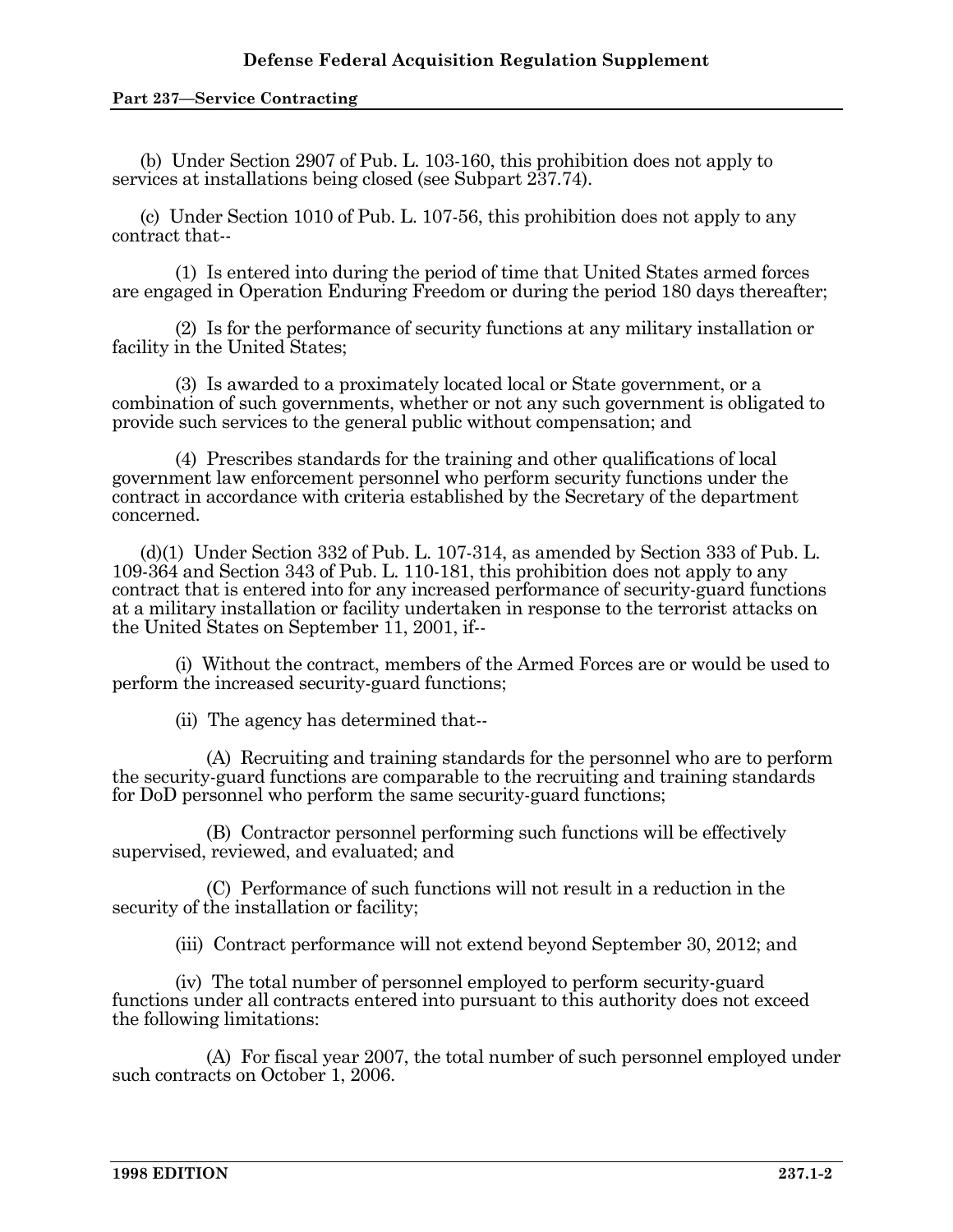(B) For fiscal year 2008, the number equal to 90 percent of the total number of such personnel employed under such contracts on October 1, 2006.

 (C) For fiscal year 2009, the number equal to 80 percent of the total number of such personnel employed under such contracts on October 1, 2006.

 (D) For fiscal year 2010, the number equal to 70 percent of the total number of such personnel employed under such contracts on October 1, 2006.

 (E) For fiscal year 2011, the number equal to 60 percent of the total number of such personnel employed under such contracts on October 1, 2006.

 (F) For fiscal year 2012, the number equal to 50 percent of the total number of such personnel employed under such contracts on October 1, 2006.

 (2) Follow the procedures at PGI 237.102-70(d) to ensure that the personnel limitations specified in paragraph (d)(1)(iv) of this subsection are not exceeded.

# **237.102-71 Limitation on service contracts for military flight simulators.**

(a) *Definitions*. As used in this subsection—

 (1) "Military flight simulator" means any system to simulate the form, fit, and function of a military aircraft that has no commonly available commercial variant.

 (2) "Service contract" means any contract entered into by DoD, the principal purpose of which is to furnish services in the United States through the use of service employees as defined in 41 U.S.C. 357(b).

 (b) Under Section 832 of Pub. L. 109-364, as amended by Section 883(b) of Pub. L. 110-181, DoD is prohibited from entering into a service contract to acquire a military flight simulator. However, the Secretary of Defense may waive this prohibition with respect to a contract, if the Secretary—

(1) Determines that a waiver is in the national interest; and

 (2) Provides an economic analysis to the congressional defense committees at least 30 days before the waiver takes effect. This economic analysis shall include, at a minimum—

(i) A clear explanation of the need for the contract; and

 (ii) An examination of at least two alternatives for fulfilling the requirements that the contract is meant to fulfill, including the following with respect to each alternative:

(A) A rationale for including the alternative.

 (B) A cost estimate of the alternative and an analysis of the quality of each cost estimate.

(C) A discussion of the benefits to be realized from the alternative.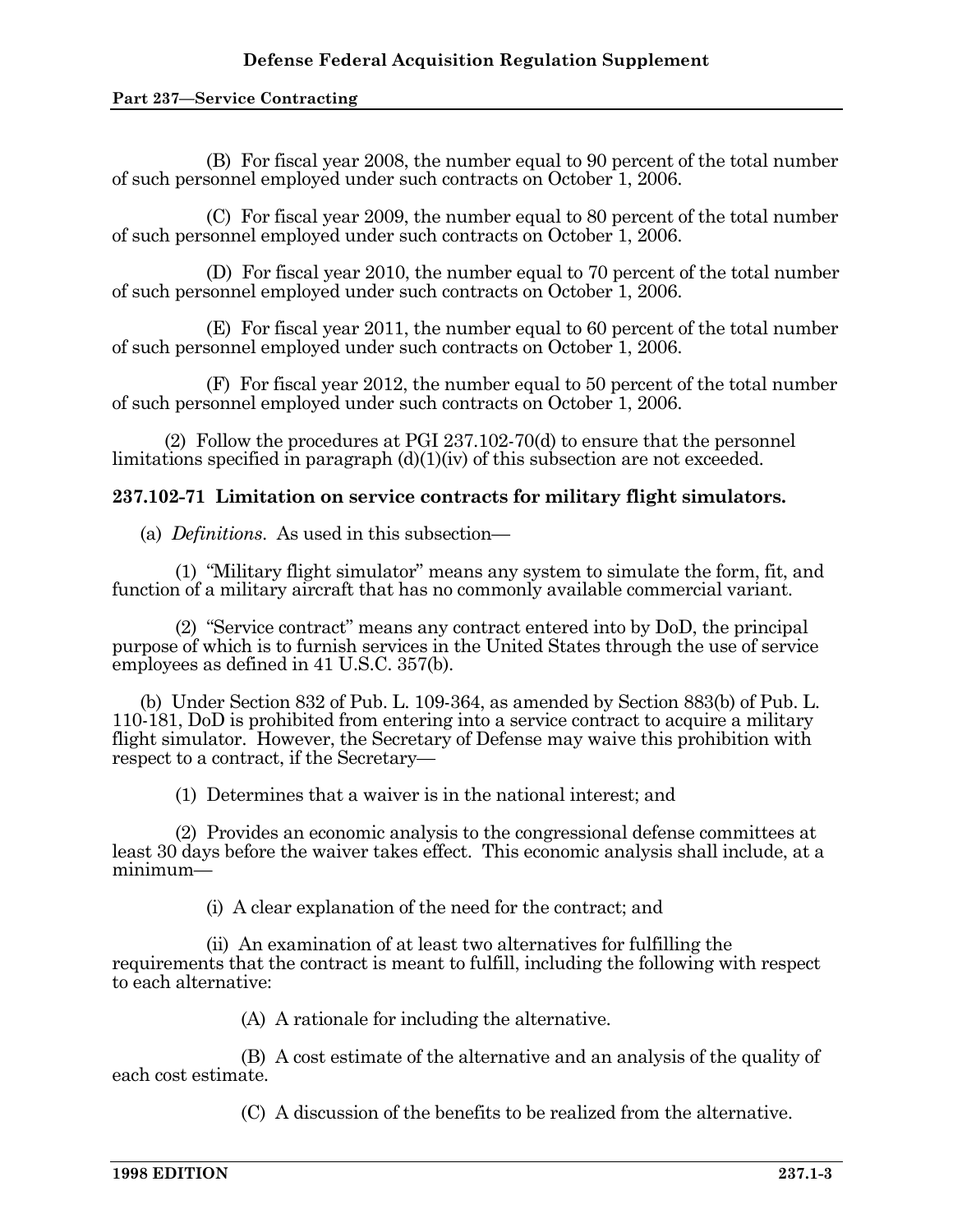(D) A best value determination of each alternative and a detailed explanation of the life-cycle cost calculations used in the determination.

 (c) When reviewing requirements or participating in acquisition planning that would result in a military department or defense agency acquiring a military flight simulator, the contracting officer shall notify the program officials of the prohibition in paragraph (b) of this subsection. If the program officials decide to request a waiver from the Secretary of Defense under paragraph (b) of this subsection, the contracting officer shall follow the procedures at PGI 237.102-71.

### **237.102-72 Contracts for management services.**

In accordance with Section 802 of the National Defense Authorization Act for Fiscal Year 2008 (Pub. L. 110-181), DoD may award a contract for the acquisition of services the primary purpose of which is to perform acquisition support functions with respect to the development or production of a major system, only if—

 (a) The contract prohibits the contractor from performing inherently governmental functions;

 (b) The DoD organization responsible for the development or production of the major system ensures that Federal employees are responsible for determining—

(1) Courses of action to be taken in the best interest of the Government; and

(2) Best technical performance for the warfighter; and

 (c) The contract requires that the prime contractor for the contract may not advise or recommend the award of a contract or subcontract for the development or production of the major system to an entity owned in whole or in part by the prime contractor.

## **237.104 Personal services contracts.**

 (b)(i) Authorization to acquire the personal services of experts and consultants is included in 10 U.S.C. 129b. Personal service contracts for expert and consultant services must also be authorized by a determination and findings  $(D\&F)$  in accordance with department/agency regulations.

 (A) Generally, the D&F should authorize one contract at a time; however, an authorizing official may issue a blanket D&F for classes of contracts.

 (B) Prepare each D&F in accordance with FAR 1.7 and include a determination that—

*(1)* The duties are of a temporary or intermittent nature;

*(2)* Acquisition of the services is advantageous to the national defense;

*(3)* DoD personnel with necessary skills are not available;

*(4)* Excepted appointment cannot be obtained;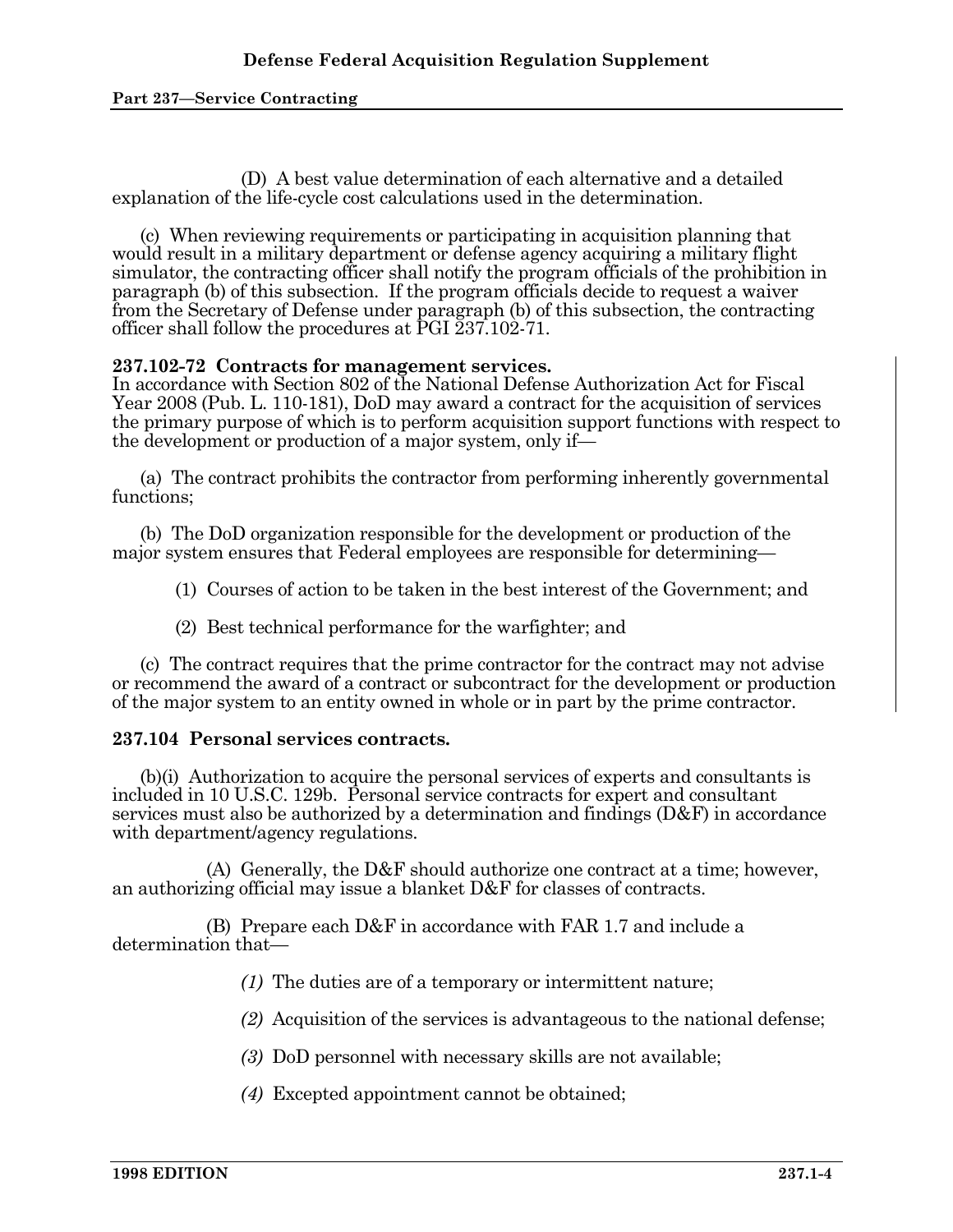*(5)* A nonpersonal services contract is not practicable;

*(6)* Statutory authority, 5 U.S.C. 3109 and other legislation, apply; and

*(7)* Any other determination required by statues has been made.

(ii) Personal services contracts for health care are authorized by 10 U.S.C.

1091.

(A) This authority may be used to acquire—

*(1)* Direct health care services provided in medical treatment facilities;

 *(2)* Health care services at locations outside of medical treatment facilities (such as the provision of medical screening examinations at military entrance processing stations); and

 *(3)* Services of clinical counselors, family advocacy program staff, and victim's services representatives to members of the Armed Forces and covered beneficiaries who require such services, provided in medical treatment facilities or elsewhere. Persons with whom a personal services contract may be entered into under this authority include clinical social workers, psychologists, psychiatrists, and other comparable professionals who have advanced degrees in counseling or related academic disciplines and who meet all requirements for State licensure and board certification requirements, if any, within their fields of specialization.

 (B) Sources for personal services contracts with individuals under the authority of 10 U.S.C. 1091 shall be selected through the procedures in this section. These procedures do not apply to contracts awarded to business entities other than individuals. Selections made using the procedures in this section are exempt by statute from FAR Part 6 competition requirements (see 206.001(b)).

(C) Approval requirements for—

 *(1)* Direct health care personal services contracts (see paragraphs (b)(ii)(A)*(1)* and *(2)* of this section) and a pay cap are in DoDI 6025.5, Personal Services Contracts for Health Care Providers.

 *(i)* A request to enter into a personal services contract for direct health care services must be approved by the commander of the medical/dental treatment facility where the services will be performed.

 *(ii)* A request to enter into a personal services contract for a location outside of a medical treatment facility must be approved by the chief of the medical facility who is responsible for the area in which the services will be performed.

 *(2)* Services of clinical counselors, family advocacy program staff, and victim's services representatives (see paragraph (b)(ii)(A)*(3)* of this section), shall be in accordance with agency procedures.

 (D) The contracting officer must ensure that the requiring activity provides a copy of the approval with the purchase request.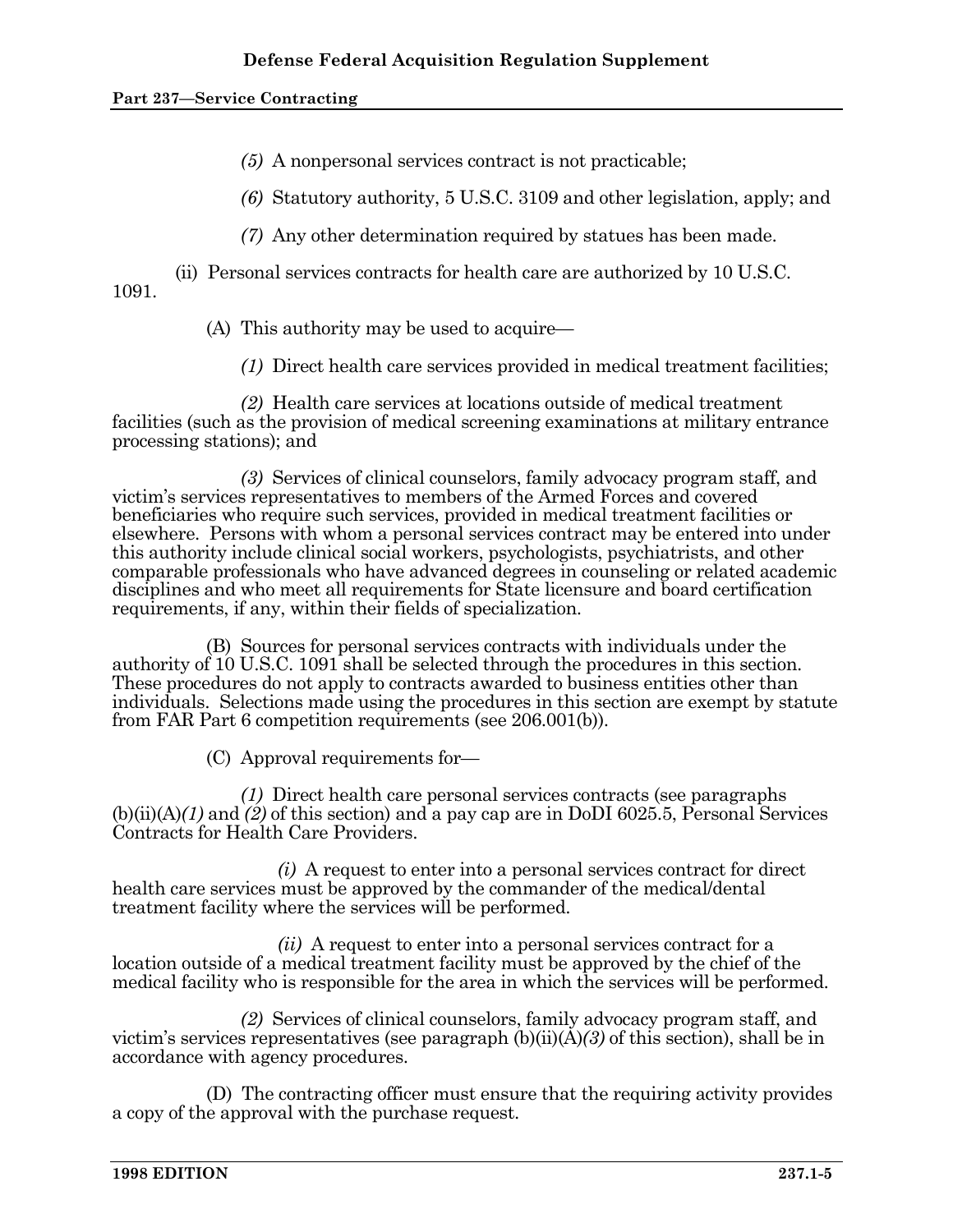(E) The contracting officer must provide adequate advance notice of contracting opportunities to individuals residing in the area of the facility. The notice must include the qualification criteria against which individuals responding will be evaluated. The contracting officer shall solicit applicants through at least one local publication which serves the area of the facility. Acquisitions under this section for personal service contracts are exempt from the posting and synopsis requirements of FAR Part 5.

 (F) The contracting officer shall provide the qualifications of individuals responding to the notice to the commander of the facility for evaluation and ranking in accordance with agency procedures. Individuals must be considered solely on the basis of the professional qualifications established for the particular personal services being acquired and the Government's estimate of reasonable rates, fees, or other costs. The commander of the facility shall provide the contracting officer with rationale for the ranking of individuals, consistent with the required qualifications.

 (G) Upon receipt from the facility of the ranked listing of applicants, the contracting officer shall either—

 *(1)* Enter into negotiations with the highest ranked applicant. If a mutually satisfactory contract cannot be negotiated, the contracting officer shall terminate negotiations with the highest ranked applicant and enter into negotiations with the next highest.

 *(2)* Enter into negotiations with all qualified applicants and select on the basis of qualifications and rates, fees, or other costs.

 (H) In the event only one individual responds to an advertised requirement, the contracting officer is authorized to negotiate the contract award. In this case, the individual must still meet the minimum qualifications of the requirement and the contracting officer must be able to make a determination that the price is fair and reasonable.

 (I) If a fair and reasonable price cannot be obtained from a qualified individual, the requirement should be canceled and acquired using procedures other than those set forth in this section.

 $(iii)(A)$  In accordance with 10 U.S.C. 129b(d), an agency may enter into a personal services contract if—

*(1)* The personal services—

 *(i)* Are to be provided by individuals outside the United States, regardless of their nationality;

 *(ii)* Directly support the mission of a defense intelligence component or counter-intelligence organization of DoD; or

 *(iii)* Directly support the mission of the special operations command of DoD; and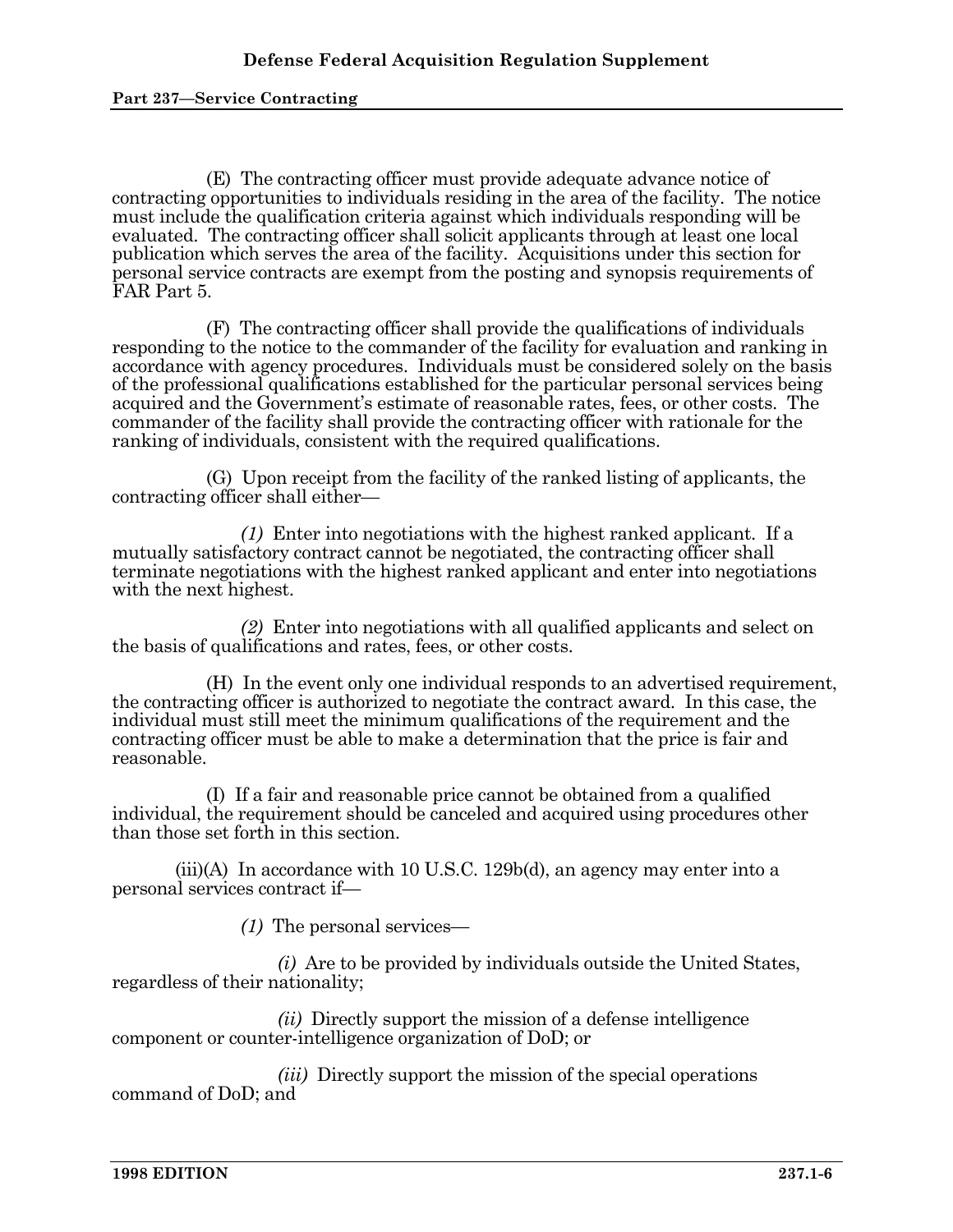**Part 237—Service Contracting** 

 *(2)* The head of the contracting activity provides written approval for the proposed contract. The approval shall include a determination that addresses the following:

*(i)* The services to be procured are urgent or unique;

*(ii)* It would not be practical to obtain such services by other

means; and

*(iii)* For acquisition of services in accordance with paragraph  $(b)(iii)(A)(1)(i)$  of this section, the services to be acquired are necessary and appropriate for supporting DoD activities and programs outside the United States.

 (B) The contracting officer shall ensure that the applicable requirements of paragraph (b)(iii)(A)*(2)* of this section have been satisfied and shall include the approval documentation in the contract file.

 (iv) The requirements of 5 U.S.C. 3109, Employment of Experts and Consultants; Temporary or Intermittent, do not apply to contracts entered into in accordance with paragraph (b)(iii) of this section.

 (f)(i) Payment to each expert or consultant for personal services under 5 U.S.C. 3109 shall not exceed the highest rate fixed by the Classification Act Schedules for grade GS-15 (see 5 CFR 304.105(a)).

 (ii) The contract may provide for the same per diem and travel expenses authorized for a Government employee, including actual transportation and per diem in lieu of subsistence for travel between home or place of business and official duty station.

 (iii) Coordinate with the civilian personnel office on benefits, taxes, personnel ceilings, and maintenance of records.

## **237.106 Funding and term of service contracts.**

 (1) Personal service contracts for expert or consultant services shall not exceed 1 year. The nature of the duties must be—

(i) Temporary (not more than 1 year); or

(ii) Intermittent (not cumulatively more than 130 days in 1 year).

 (2) The contracting officer may enter into a contract, exercise an option, or place an order under a contract for severable services for a period that begins in one fiscal year and ends in the next fiscal year if the period of the contract awarded, option exercised, or order placed does not exceed 1 year (10 U.S.C. 2410a).

## **237.109 Services of quasi-military armed forces.**

See 237.102-70 for prohibition on contracting for firefighting or security-guard functions.

# **237.170 Approval of contracts and task orders for services.**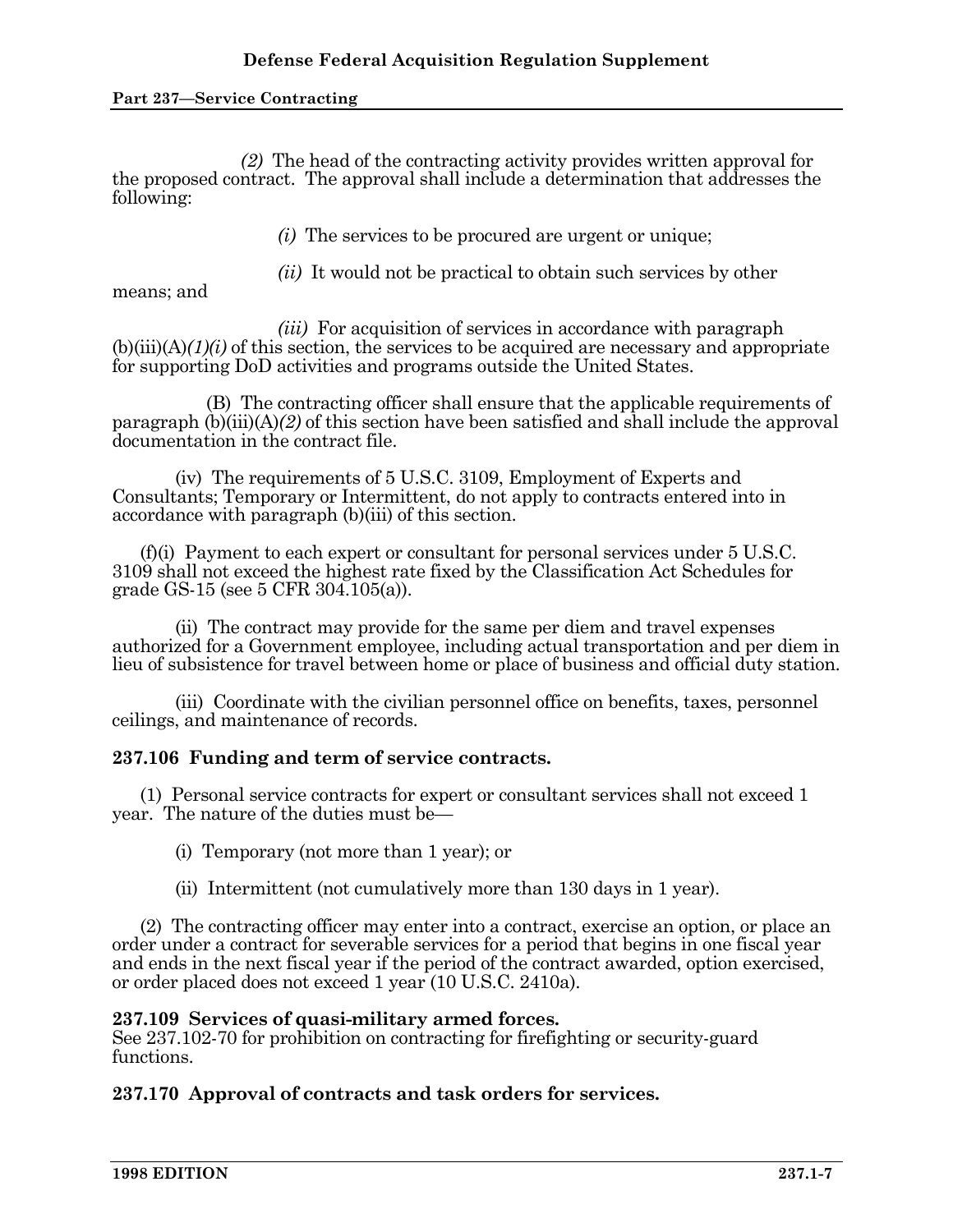# **237.170-1 Scope.**

This section—

(a) Implements 10 U.S.C. 2330; and

 (b) Applies to services acquired for DoD, regardless of whether the services are acquired through--

(1) A DoD contract or task order; or

(2) A contract or task order awarded by an agency other than DoD.

# **237.170-2 Approval requirements.**

 (a) *Acquisition of services through a contract or task order that is not performance based.* 

 (1) For acquisitions at or below \$78.5 million, obtain the approval of the official designated by the department or agency.

 (2) For acquisitions exceeding \$78.5 million, obtain the approval of the senior procurement executive.

 (b) *Acquisition of services through use of a contract or task order issued by a non-DoD agency.* Comply with the review, approval, and reporting requirements established in accordance with Subpart 217.78 when acquiring services through use of a contract or task order issued by a non-DoD agency.

# **237.171 Training for contractor personnel interacting with detainees.**

## **237.171-1 Scope.**

This section prescribes policies to prevent the abuse of detainees, as required by Section 1092 of the National Defense Authorization Act for Fiscal Year 2005 (Pub. L. 108-375).

## **237.171-2 Definition.**

"Combatant commander," "detainee," and "personnel interacting with detainees," as used in this section, are defined in the clause at 252.237-7019, Training for Contractor Personnel Interacting with Detainees.

## **237.171-3 Policy.**

 (a) Each DoD contract in which contractor personnel, in the course of their duties, interact with detainees shall include a requirement that such contractor personnel—

 (1) Receive Government-provided training regarding the international obligations and laws of the United States applicable to the detention of personnel, including the Geneva Conventions; and

(2) Provide a copy of the training receipt document to the contractor.

 (b) The combatant commander responsible for the area where the detention or interrogation facility is located will arrange for the training and a training receipt